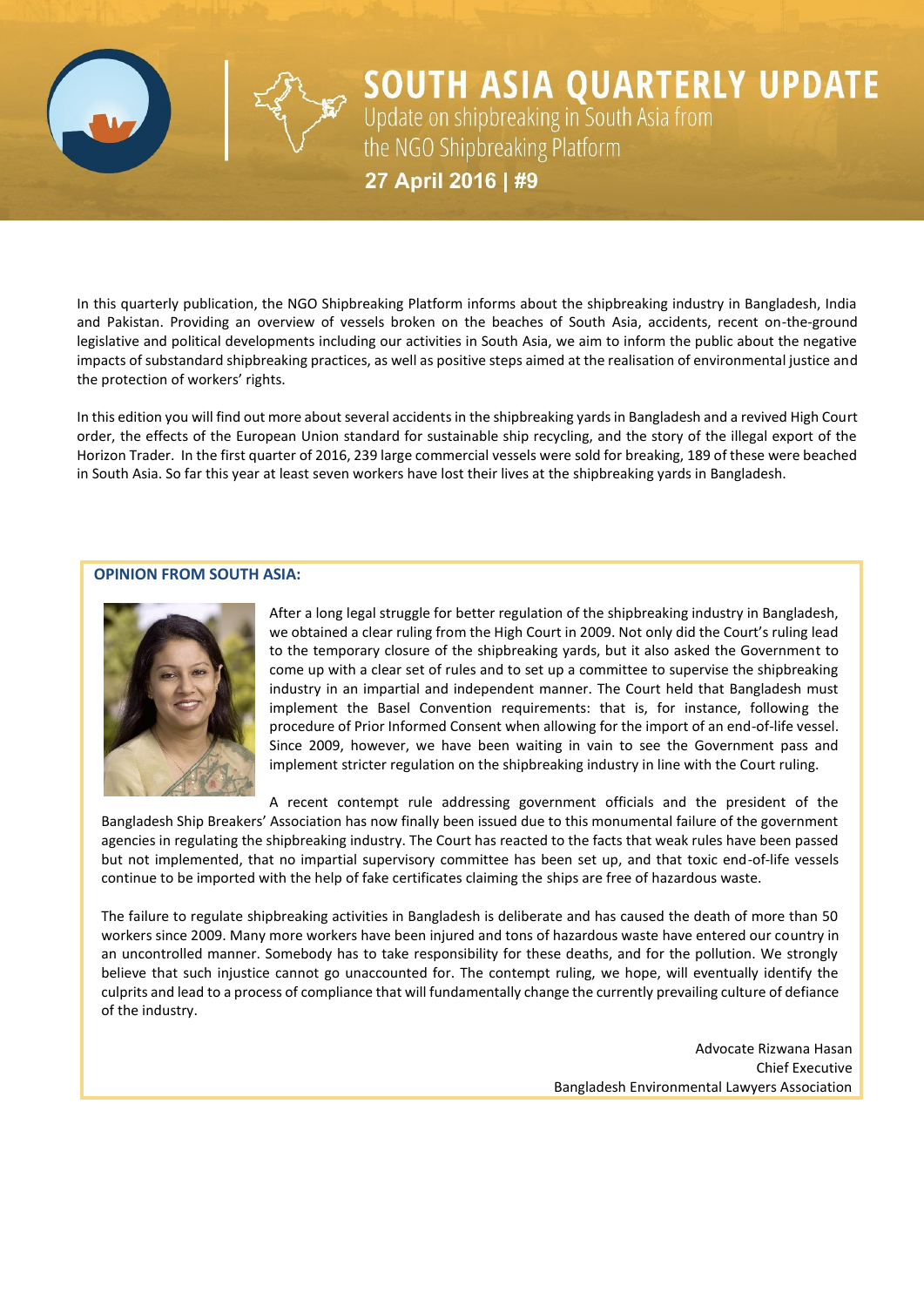#### **OFF THE BEACH !**

239 end-of-life ships were sold for breaking in the first quarter of 2016, according to the data collected and analysed by the NGO Shipbreaking Platform.

Seventy-nine per cent of end-of-life ships ended up on South Asian beaches, making this quarter one of the worst ones in the last years for non-beaching yards around the world.

Out of 189 vessels that reached the shores of India, Pakistan and Bangladesh, 127 were bulk carriers. As opposed to 2015 trends, India has again become the favorite final destination.

68 ships sold to South Asia in the first quarter of 2016 were owned by EU owners. **Greek owners** topped the list with 40 ships sold to South Asian breakers. **German owners** followed with 16 ships. Also Chinese, South **Korean and Monaco owners** rank high on the list – all

239 ships broken worldwide

selling several vessels to Bangladesh where conditions are known to be the worst when comparing all three South Asian shipbreaking countries.

**Monaco Zodiac Group**, and Germans **Konig & Cie GmbH & Company KG** and **Rickmers Reederei GmbH & Cie KG** top the list of worst dumpers this quarter. These companies have previously been criticised by the NGO Shipbreaking Platform for their substandard end-of-life management.

Whilst grey- and black listed flags, such as **Comoros** and **St Kitts and Nevis**, continue to be particularly popular for endof-life ships, also ships registered under the flags of **Cyprus** and **Malta** ended up on the South Asian beaches. A new EU Regulation on ship recycling will prohibit the dismantling of EU-flagged ships in substandard yards. However, by simply flagging out to a non-EU flag before selling the ship for scrap, ship owners can easily circumvent the EU laws. 35 ships, including two Greek flagged ships, one Belgian flagged ship and one Malta flagged ship, changed their flag just weeks before hitting the beach.

# January-March 2016  $8<sup>3</sup>$  $2<sup>3</sup>$  $24$ India  $16$ 60 **Bangladesh**  $105$ Pakistan 189

South Asia China Turkey EU Others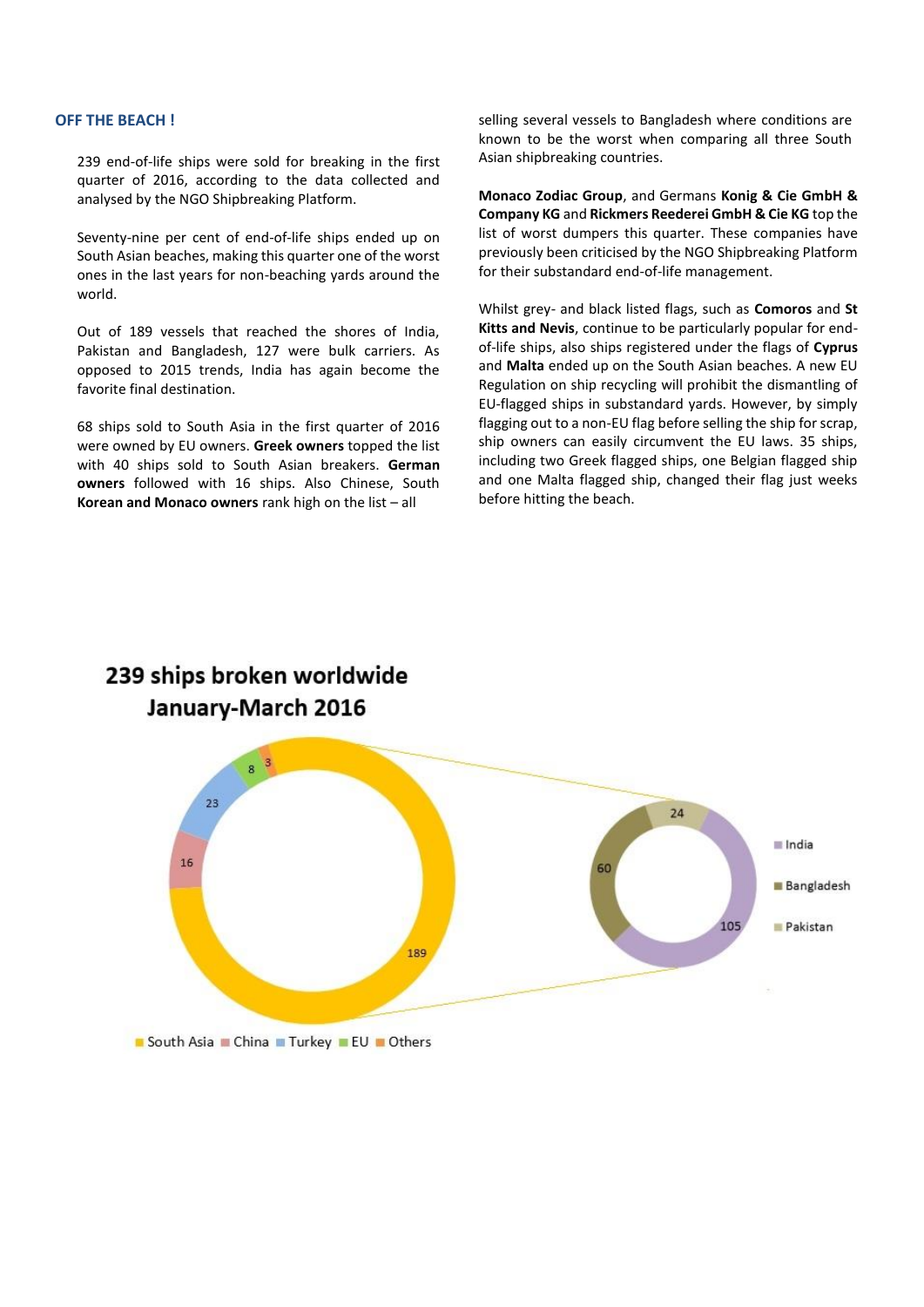#### **ACCIDENTS**

# **ALREADY SEVEN FATAL ACCIDENTS IN THE BANGLADESH SHIPBREAKING INDUSTRY SINCE JANUARY**

In the first four months of the year, the Platform has already documented seven fatal accidents in the shipbreaking yards of Bangladesh – and at least four more workers have been seriously injured. The accident record of 2016 is again alarmingly high and illustrates the unacceptable working conditions in the shipbreaking yards.

In January, the worker Md. Ali Akkas was killed at **Asadi Steel Shipyard** by a falling iron rod. The yard was busy scrapping the FELICIA (IMO 9154139), a bulker owned by Greek **Coronis Shipping**. Only some days later, two unidentified workers were injured in a fire at **Allahr Daan** shipbreaking yard. Their condition is unknown. On 19 February, a steel rope suddenly tore while pulling up heavy steel parts from a beached vessel. 32 year old Palash, the winch operator, was killed instantly at **Habib Steel Shipbreaking**. On 4 March, Shafiqul was killed at OWW Trading & Ship Breaking. A heavy part cut from the vessels was moved on a rope, which tore and crushed Shafiqul who was working underneath. The local police has filed a case for the unnatural death of Shafiqul; however, nobody has been held responsible. three more suffered severe injuries. In October, another worker was killed at **S.N. Corporation** when he got struck by a falling steel plate.

The series of accidents continued in March and April: worker Morsalin fell while working at **SL Shipbreaking**  Yard on 16 March. The young man of 20 years later succumbed to his injuries at the Medical Collage Hospital. On the same day at **Mahin Steel**, worker Joramtal Minaj suffered from a heat stroke, a sign of the harsh working conditions at the shipbreaking yards. He was only 43 and reportedly died at the BSBA hospital. On 28 March, young worker Sumon and his brother Delwar were run over by a truck operating at **Kabir Steel shipbreaking**. Sumon died on the spot while Delwar was brought to the hospital (see box). In April, two young workers, Biblob and Jasmim, suffered from the inhalation of toxic gases while working on a beached vessel at **Premium Trade Corporation**. Biblob died at the Medical College hospital.

The accident record of the first four months shows a wellknown pattern: the most common serious and fatal accidents in the Bangladesh shipbreaking yards are caused by fires and explosions, falling from great heights, heavy parts and iron rods falling and crushing workers, toxic gases, and the rift of iron ropes used to pull heavy parts from the intertidal zone further up the beach. All these accidents are a result of unsafe working conditions and negligence, such as lack of proper personal protective equipment as well as the absence of modern infrastructure, such as cranes and stable ground from where to operate machinery and equipment. Cutting down end-of-life vessels in the intertidal zone exposes workers to an unnecessary risk.

# **SO CALLED "GREEN" AND "ETHICAL" CASH BUYERS TRADE WITH SUBSTANDARD SHIPBREAKER: WORKER MOMINUL SEVERELY INJURED**

On 13 March, the young worker Mominul was severely injured at the shipbreaking yard used by the companies **Seiko Steel**, **Darussalam** and **Madina**. The 20 year old man had not been provided with adequate safety equipment. While working he fell from great height and suffered a severe back injury. Mominul is now in a very bad state and is still laying at the Chittagong Medical College. The young man may stay disabled.

The vessels broken at the yard at the time of the accident were the BERGE MATTERHORN and the RENATA N. The BERGE MATTERHORN (IMO 9113915) was owned my **Norwegian ship owner Berge Bulk** and was flying the flag of the Isle of Man. It had been sold to Bangladesh by cash buyer **GMS**. The RENATA N was handed over for demolition by **German ship owner Neu Seeschiffahrt GmbH** via cash buyer **Wirana**.

The case clearly shows that the two leading cash buyers – despite their "green" and "ethical" ship recycling programmes – sell end-of-life vessels to any yard, including the worst yards in Bangladesh. For the plot operated by Seiko, Darussalam and Madina, the Platform has recorded fatal accidents in 2013, 2014, 2015, and now in 2016, the accident severely injuring Mominul. In 2014, the Platform raised the case of 25-year-old worker Babul Das who was crushed under a falling steel plate at Seiko shipbreaking. The vessel he was working on at the time belonged to well-known **Singapore-based ship owner Neptune Orient Lines (NOL)** - the company never reacted after the incident.

If cash buyers GMS and Wirana were serious about ensuring clean and safe ship recycling throughout their business activities, they would at least blacklist the worst shipbreakers with the worst accident records, such as Seiko, Darussalam and Madina. Instead, GMS and Wirana continue business as usual, seeking only the highest profits, in disregard of safety and environmental protection standards.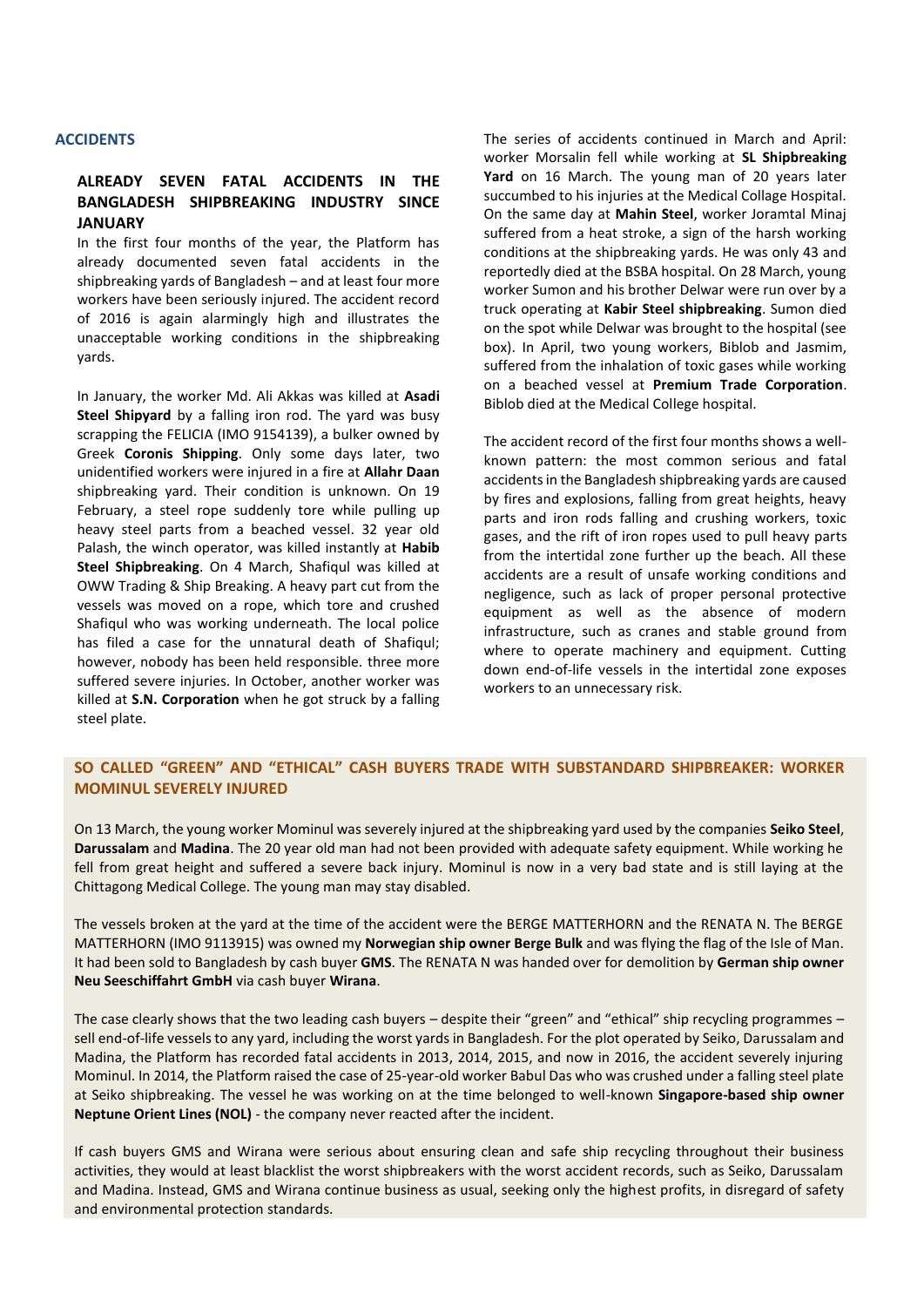# **BANGLADESH SHIPBREAKERS OPERATE HOSPITAL, BUT STILL NO SOLUTION FOR TREATING SEVERE INJURIES**

In January, the Platform was informed that the Bangladesh Ship Breakers' Association (BSBA) opened a hospital in the shipbreaking zone, north of the port city of Chittagong. According to local sources, the hospital can now treat small injuries and dispense medicine. The BSBA did not want to give a statement to the Platform.

In the shipbreaking yards, accidents happen every day: small cuts, minor burn wounds and bone fractures, but also fatal injuries due to falls, explosions, intoxication or dropping steel plates. For severe injuries workers have to be taken to the **Medical College** in Chittagong. Depending on traffic, this is a one to two hour drive. In lack of an ambulance, workers need to find motor rickshaws to bring their injured co-worker to the hospital. In some cases severely injured workers have only arrived to the hospital 6 to 10 hours after the accident occurred. Many workers have died on their way to the hospital. The need for a proper facility to attend seriously injured workers is sorely needed.

Already six years ago, the BSBA built a hospital in Sitakund, close to the shipbreaking yards. When Platform members visited the hospital in September 2014, not a single doctor was present. The six-floor building was void of any activity and not a single patient was treated although accidents occur daily and the local community is desperately in need of health care facilities. The entrance way to the shiny glass building was blocked, so that no ambulance can reach the entrance directly.

The hospital is reportedly now run by a group of doctors as a private clinic. It is unclear whether the treatment is free for all shipbreaking workers. In any case, the hospital is unable to treat severe burn wounds, fractured bones or spine and head injuries, so the severely injured still need to be taken to Chittagong. The case of the dead worker Shafiqul (see previous page) illustrates the problem: after his severe injury at OWW Trading & Shipbreaking he was sent to the local BSBA hospital. However, it could not offer the necessary treatment and Shafiqul was transported to the Chittagong Medical College Hospital where he died during the night.

**SHIPBREAKING YARD'S PRIVATE SECURITY PERSONNEL FIRE SHOTS AND INJURE SEVEN PEOPLE** In the morning of 28 March, shipbreaking worker, Sumon, was killed on a private road inside **Kabir Steel yard**, located north of Bangladesh's major port city, Chittagong. His brother, who works at the yard as well, was seriously injured in the same accident. According to local sources,

Sumon was run over by a truck transporting steel plates from the yard. The yard management refused to take responsibility for the accident with the argument that the truck was owned and operated by another company.

At around 11 a.m., locals gathered outside the yard in protest and blocked traffic on the highway. They claimed, according to the English daily newspaper The Daily Star, that the company was withholding Sumon's body inside the yard, which the yard denied. The protestors were angry and desperate at the situation. The private security personnel employed by the shipbreaking yard started shooting at the group. According to Bangladeshi newspapers, one of Kabir Steel's guards injured seven people.

The Platform and its members, as well as local and international trade unions, criticised the use of violence against unarmed protestors. It called on the police to impartially and thoroughly investigate the case and to bring those responsible to justice. The incident illustrates the climate of violence and despair surrounding the shipbreaking yards.

Kabir Steel has claimed that the yard is not responsible for the accident and that working conditions at the yard are safe. The yard is part of the large industrial conglomerate of **Kabir Group of Industries**. The Platform has documented several severe and fatal accidents in the yard over the last years. In 2014 alone, at least 2 workers were killed and six more severely injured at Kabir Steel's shipbreaking yard and re-rolling mill in four different accidents. This includes the case of three workers who suffered severe burn wounds after an explosion on a Norwegian-owned oil tanker used by Teekay Corporation. In another accident in the same yard, on 30 March 2016, cutter helper Md. Abdus Salam fell down from a beached vessel due to the lack of safety measures at work. As a result, he suffered serious injuries including several fractures in his arms and legs.

The Platform welcomes that **IndustriAll Global Union** has sent a letter to the Prime Minister of Bangladesh. It joins the trade union's call for proper investigation and for the rightful punishment of both negligent yard owners and of security guards for the violent assault of protestors.

Click [here](http://www.industriall-union.org/guards-open-fire-on-shipbreaking-workers-in-bangladesh) to access IndustriALL's press release on the incident.

Click [here](http://www.thedailystar.net/backpage/7-hurt-factory-guards-open-fire-protesters-1201078) to access The Daily Star's article covering the incident.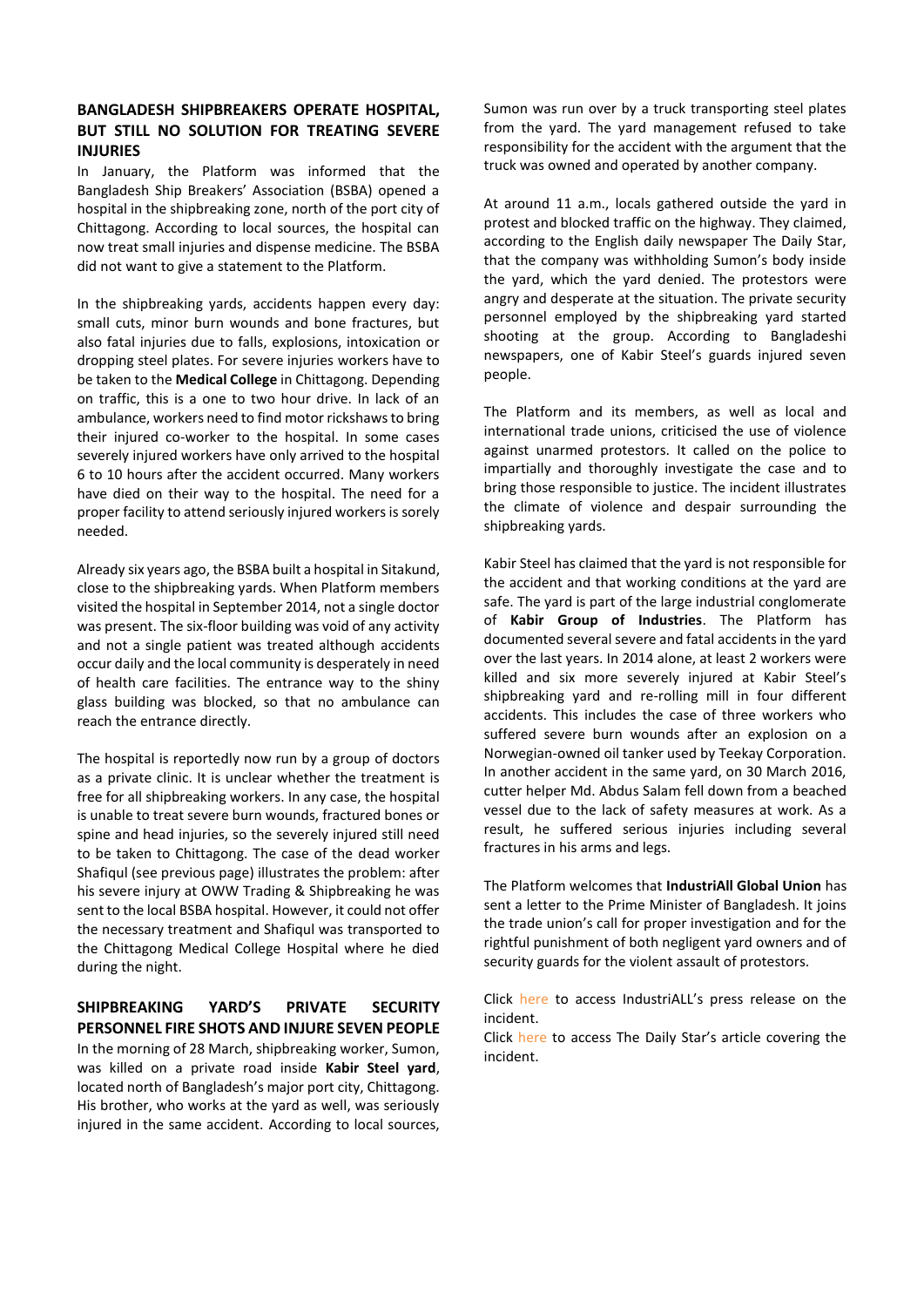#### **DEVELOPMENTS**

## **BEACHING YARDS WILL NOT MEET EUROPEAN UNION STANDARDS FOR SUSTAINABLE SHIP RECYCLING**

On 12 April the European Commission (EC) published [technical guidance](http://eur-lex.europa.eu/legal-content/EN/TXT/PDF/?uri=OJ:C:2016:128:FULL&from=EN) for ship recycling facilities that want to be approved under the EU Ship Recycling Regulation. This guidance was in the form of FAQs, hence is not legally binding, but it explains in more detail the requirements under the Regulation. For instance, it goes into more depth about the specific needs to ensure safe working conditions, pollution control, including proper downstream waste management and enforcement of international labour rights for those facilities that intend to be EU-listed.

There have been attempts by some Member States with strong shipping interests to water down the requirements of the Regulation. In particular, they have tried to portray beaching facilities in South Asia as environmentally friendly and safe for workers in order for those yards to make it onto the list, but these have not been successful. In fact, the technical guidance clearly excludes the possibility for the low-cost method of beaching to be an approved practice by the EU. It is very likely that individual facilities in Europe, China and Turkey will feature on the EU list, though some of these yards will be required to improve their practices before being able to meet the European standards.

On the other hand, given the demands under the EU Ship Recycling Regulation together with its technical guidance, yards in South Asia, still exclusively reliant on the beaching method, will not be able to meet the required standards in order to be EU-approved for the List. This means that ships flying EU flags will not be allowed to be recycled in South Asia. Consequently, we are expecting to see EUflagged vessels no longer being broken in South Asia. However, the number of ships being broken in total on the South Asian beaches will most likely not be affected by the disappearance of EU ships: ship owners can easily flag out to another non-EU flag in order to circumvent the EU Regulation.

It is only through the introduction of a financial mechanism, encouraging ship owners to make use of the EU-List of approved facilities (regardless of the flag of their fleet), that the Ship Recycling Regulation will have a real effect.

## **MAERSK LINE ACCEPTS LOWERING THEIR STANDARD FOR SHIP RECYCLING AND HEADS BACK TO BEACHING YARDS**

Maersk declared in February to start cooperating with Indian beaching yards as part of the container ship giant's new ship recycling policy. Maersk was previously guided by a progressive policy on ship recycling: its old vessels were dismantled in modern ship recycling facilities in either China, Turkey or Europe. Maersk's decision to resort to the low-cost method of beaching in India undermines European efforts to improve global conditions and the company's position as industry leader. In times of low freight rates, Maersk intends to boost its profits by selling to yards that do not comply with European standards.

All yards in Alang dismantle vessels in the intertidal zone. This means that ships are broken in an unprotected marine environment – a method which has been identified at the international level as one that needs to be phased-out and that European law has banned. Environmental concerns remain linked to the abrasion of toxic paints during the beaching process and when cut-off blocks and hulls are winched further up the beach, oil spills and the release of slag and paints chips into the water, and the debris created by the gravity method when blocks crash down on the intertidal beach. Moreover, working and living conditions in Alang remain inadequate. The lack of decent accommodation will not be solved before the first Maersk vessels arrives in Alang, nor will there be access to a proper hospital specialised in accidents and burn wounds. Maersk seems also to ignore the lacunae of proper downstream waste management in India: asbestos-containing materials can and are re-sold freely and PCBs cannot be properly destroyed. These issues are not dealt with by the Hong Kong Convention – for a European Union approval these problems will however need to be addressed.

The Platform and its member Transport & Environment strongly criticised Maersk's decision, but will continue its dialogue with the Maersk Group to ensure that Maersk will do an impartial and thorough environmental impact assessment and share its findings publicly.

## **JAPANESE GOVERNMENT HOSTS CONFERENCE ON SHIP RECYCLING IN LONDON**

The Japanese government invited governments, industry stakeholders, trade unions and the NGO Shipbreaking Platform to discuss the situation in South Asia and also to boost ratification of the IMO's Hong Kong Convention. The Platform and trade unions delivered a common message: conditions at the South Asian shipbreaking yards remain alarmingly dangerous and dirty. The representative of the Government of Bangladesh emphasised that there is currently no hazardous waste storage and treatment facility in Bangladesh, a fact that makes it difficult for Bangladesh to meet international and European standards. Only four States have ratified the Hong Kong Convention so far- amongst the shipbreaking states present at the London event, only Turkey indicated that they are undergoing the process of ratification.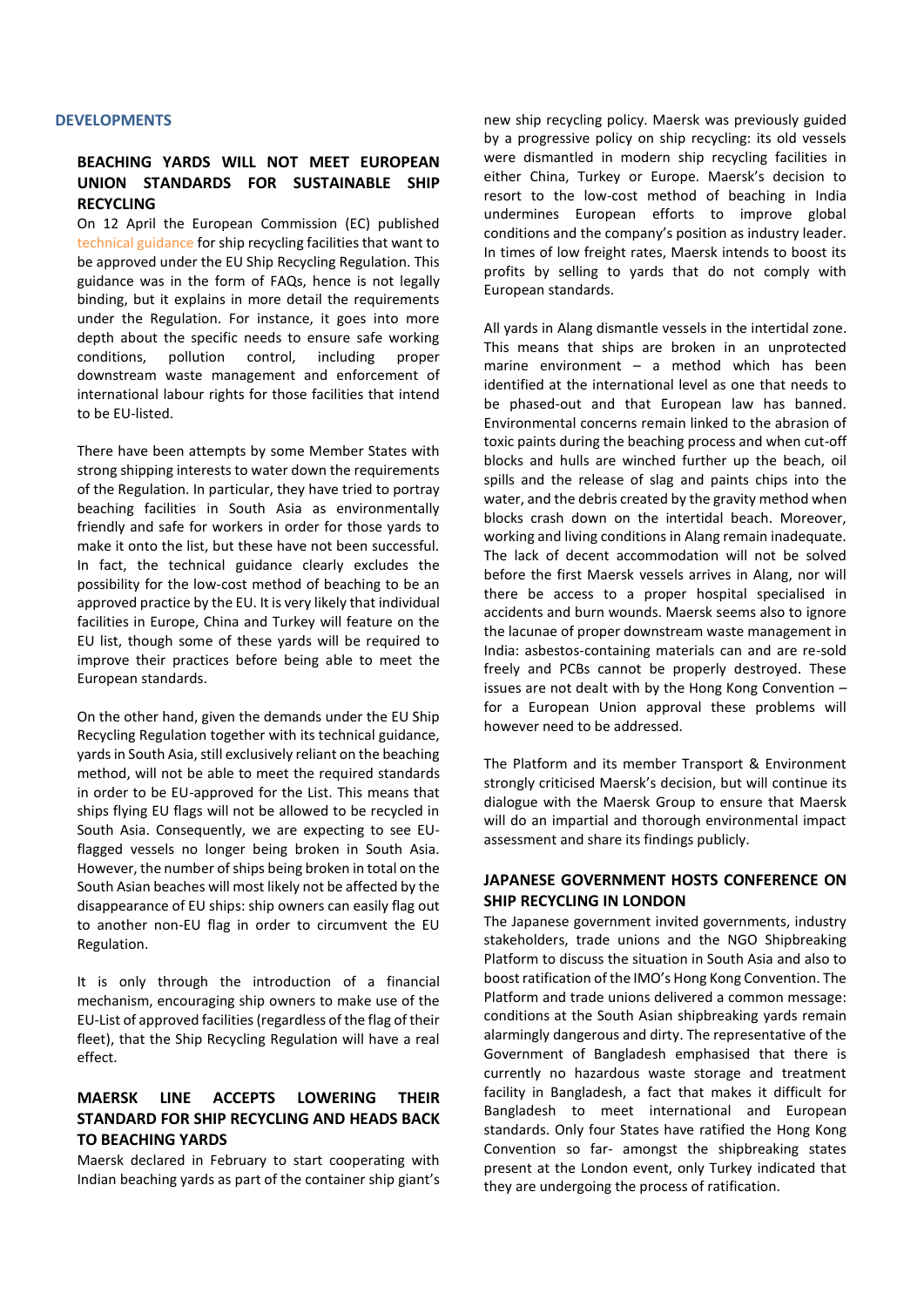One of the world's largest flag states, Liberia, expressed at the event that they would await ratification by South Asian breaking states before ratifying the Convention themselves. Thus, there seems to be a very small likelihood that the Hong Kong Convention will enter into force any time soon. The new EU Ship Recycling Regulation will, however, be applicable by the end of 2018 at the latest. It sets a higher standard for ship recycling than the Hong Kong Convention and has a potential of having a global effect, especially if a financial incentive is introduced to support its implementation.

#### **OIL & GAS INDUSTRY HITS THE BEACHES**

In the last few months, the NGO Shipbreaking Platform has documented more and more oil platforms, drill ships and other vessels related to the oil industry arriving for demolition on the beaches of South Asia, as well as in Turkey and China.

There are a variety of platforms and vessels that function in the offshore oil industry, but the ones that we are most concerned with are those that can move on their own. Fixed platforms and compliant towers are attached to the ocean floor with giant submerged steel or concrete towers and are not transported around the world for demolition. However, semi-submersible platforms, drill ships, and floating production systems (FPSO – Floating Production, Storage and Offloading System) move on their own and are likely to end up on the shipbreaking beaches of South Asia.

Last year, the Platform documented the decommissioning of a total of 24 vessels related to the oil and gas industry (13 drill platforms, 1 drill ship, 8 FPSOs and 2 semi-submersibles). Out of the 24, the majority were sold to yards in Aliaga, Turkey (13 out of 24), the rest being divided between Bangladesh with 6, India with 3 and Pakistan with 2. So far in 2016, 4 such vessels have been documented for breaking: two drill ships to India, an FPSO to Pakistan and a drill-platform to Turkey.

Of particular interest are the stories of the drilling rig **Noble Discoverer** and the drill ship **Ocean Clipper**. The Noble Discoverer, a drilling rig owned by **Noble Drilling Corporation**, yet contracted by **Shell**, ended up in Alang, India in 2016. Artic Watch, a focus group that belong to Greenpeace, which focuses on conducting investigations, intelligence, news and insights on the oil dynamics in the arctic, initially reported on the case. The Ocean Clipper, a drill ship that was owned by **Diamond Offshore Limited** and contracted to **Petrobras**, the Brazilian oil giant, ended up in Alang in 2016.



*Noble Paul Wolff in Chittagong, Bangladesh*

The story of the Ocean Clipper is unfortunately a familiar one, resembling that of the oil rig **Noble Paul Wolff**, also contracted by Petrobras for operations off the Brazilian coast up until November 2014. In Spring 2015, Noble Corporation sold the structure to Bangladeshi yard, Siri Zubedar, aided by a cash buyer. Siri Zudebar holds a particularly bad reputation after the Platform and National Geographic documented severe and fatal accidents that have over the recent years taken place in the yard. Noble Corporation did not respond to the Platform's outreach for dialogue and has showed no improvement in responsible behavior.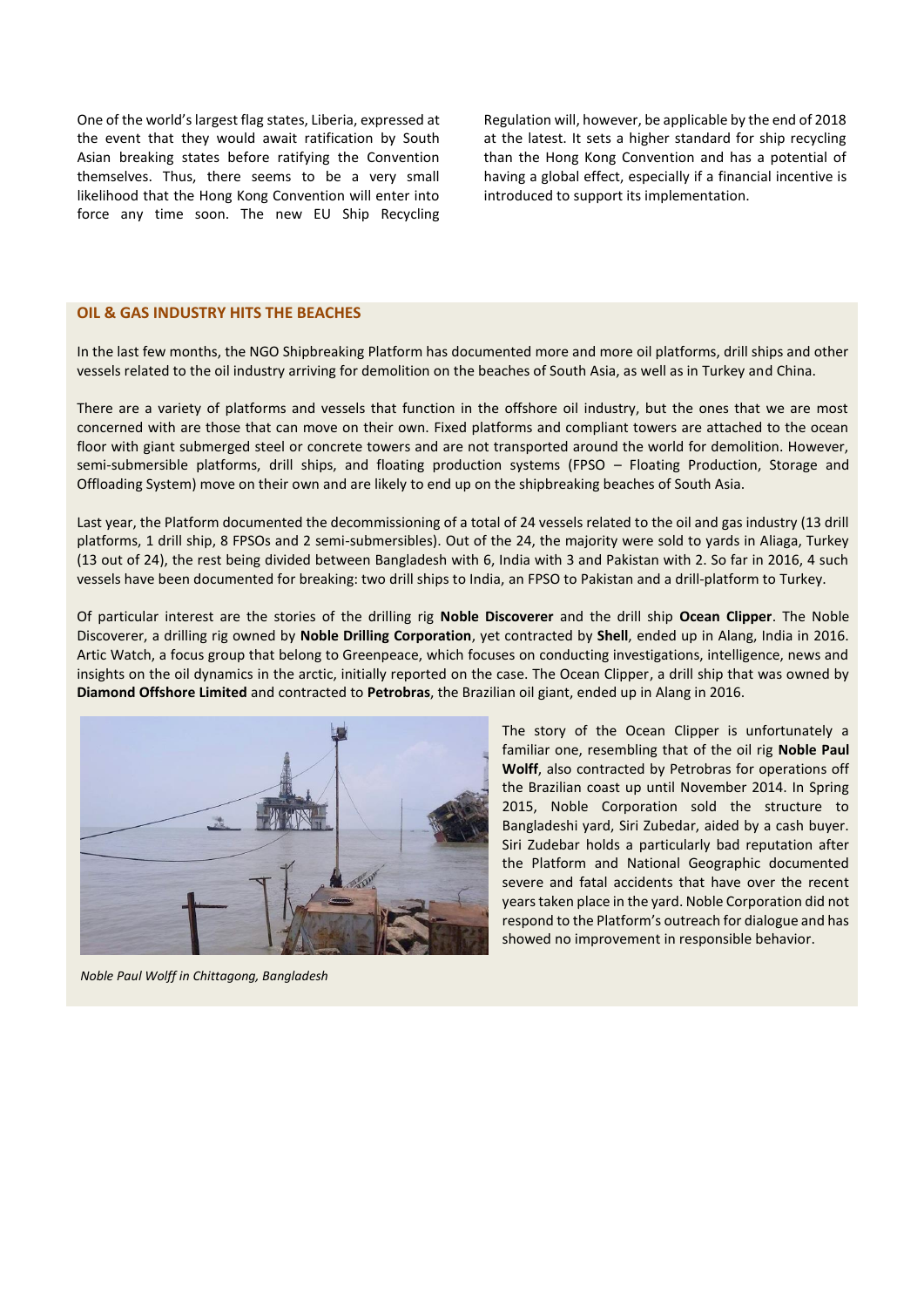#### **OUR INITIATIVES**

### **2015 DUMPERS LIST PUBLISHED**

In February the Platform published its list of ships broken in 2015, including the list of companies who were the worst dumpers. 768 large ocean-going vessels were sold to the scrap yards last year. 469 were broken on the beaches of India, Pakistan and Bangladesh where shipbreaking yards do not provide fundamental labour rights, ignore international waste trade law, and fail to respect international environmental protection standards. Compared to last year, there has been a decrease in the total number of ships sold for breaking, yet there is no significant change in terms of proportion of ships sent to beaching yards. It terms of tonnage broken, Bangladesh was the number one destination for end-oflife ships.

The worst dumping country in 2015 was Greece, with Greek ship owners selling 87 ships, which is most of them, to beaching yards. The Platform assigned its Worst Dumper Prize to Idan Ofer, owner of Quantum Pacific Group. Combined with Israel Corporation, in which it has controlling power, the shipping companies sold 9 ships for their sub-standard breaking in South Asia.

#### **HORIZON TRADER GOING TO INDIA**

In mid-2015 Matson Inc. sold the Horizon Trader, a 42 year-old container vessel, for recycling at the All Star Metals in Brownsville, Texas. In September 2015, however, All Star Metals re-sold the vessel that it was supposed to recycle to a breaking yard in India. The last owner of the Horizon Trader, Matson, stated that it did not know about the re-selling of the vessel as it had intended for it to be recycled in the USA. Our member organisation, BAN, tracked the journey of the disguised Horizon Trader all the way to Alang, where it was beached on 8 January 2016.

Not only was the beaching in India contrary to the wishes of the last beneficial owner, but given that the Trader had been classified as waste before leaving US waters, the towage was in breach of US environmental laws. BAN alerted the authorities in the US – and also in Mauritius, Trinidad and Tobago, Namibia (transit countries that the Trader passed by along its journey) and India – that such export was in breach of the Basel Convention. However, each country failed to intervene to halt the illegal transport and prevent it from being run aground in Alang, hence ignoring their obligations under the Convention. The reason for the sale between All Star Metals and the Alang beaching yard are not clear. Yet it is clear that the hazardous waste management costs of the Trader would have been significantly higher in the U.S., perhaps even higher than the value of scrap metals contained in the vessel, especially with commodity prices so low.

Meanwhile, in India the hazardous waste management costs are not an important consideration. Hazardous waste streams, PCBs in particular, are not treated or disposed of with the necessary care, therefore sending the dead vessels to be scrapped on the beach in Alang is noticeably cheaper.

There is however, the hypothesis of an involvement of cashbuyers to make a greater profit from the breaking of the Horizon Trader. There is a connection between All Star Metals in Brownsville and the cashbuyer EXIM Inc. Officially, the subsidiary of EXIM Inc, Riya Shipping Corporation, results as the final owner of the Horizon Trader. The owner of Riya Shipping Corporation is a man called Harshad Shah, whose son, Nikhil, is President of All Star Metals in Brownsville. If these links had anything to do with the fate of the Horizon Trader, then there may have been a very close arrangement between the final owner, the cashbuyer and the ship recycler.



*Horizon Trader towed out of Brownsville port - Copyright BAN 2015*

# **BANGLADESH HIGH COURT ISSUES CONTEMPT RULE AGAINST GOVERNMENT OFFICIALS AND BANGLADESH SHIP BREAKERS ASSOCIATION**

On 11 April, the Bangladesh High Court issued a contempt rule asking 14 Government officials and the president of the Bangladesh Ship Breakers Association (BSBA) to explain why they have not implemented the Court's judgement dating March 2009. The Court now demands arguments from the respondents as to why they should not be held responsible for contempt of the court's rulings and "for deliberately and persistently ignoring safety of the workers and safety and integrity of the environment". The Government was also meant to form an independent committee for the impartial supervision of the shipbreaking activities.